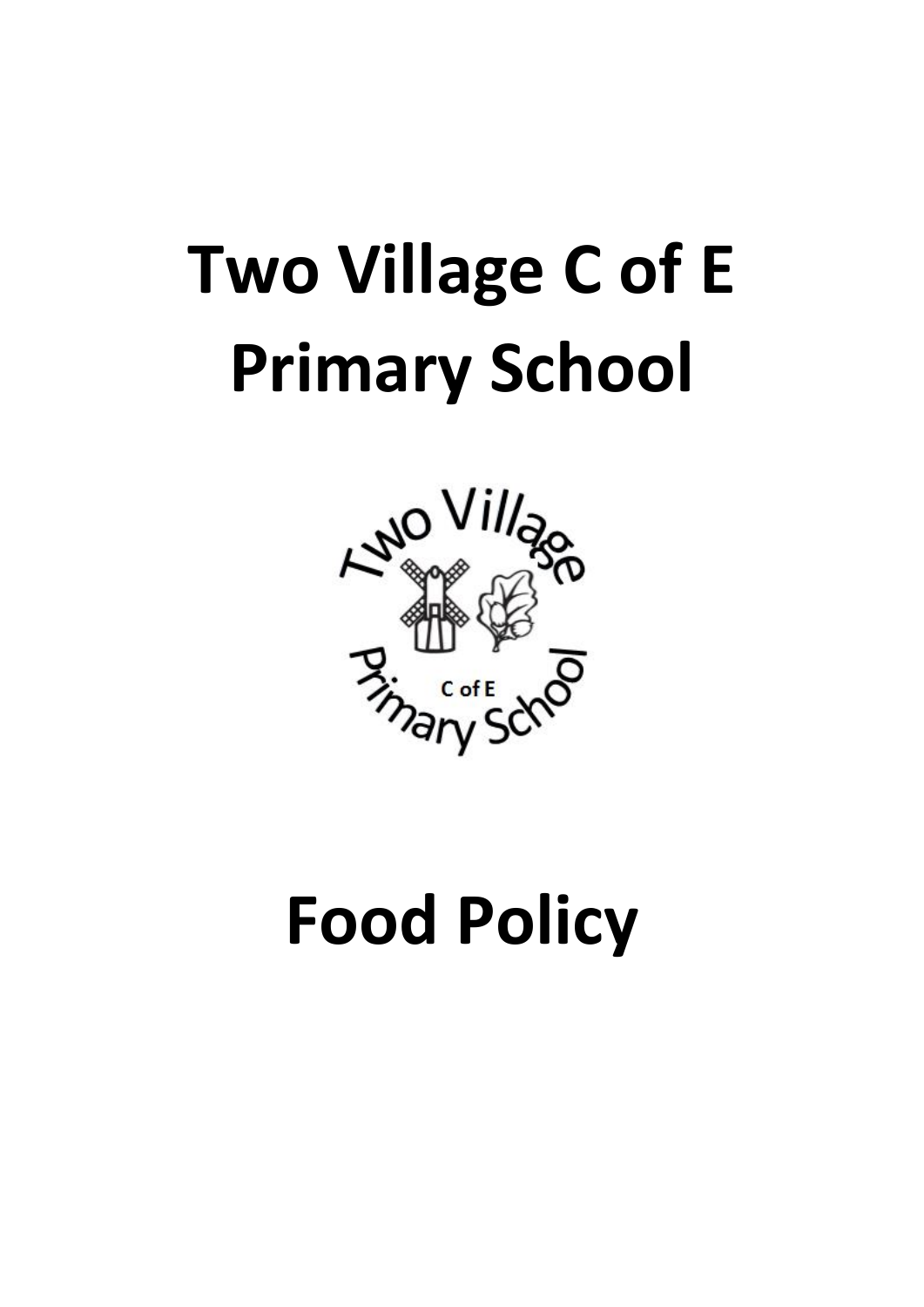

### **Whole School Food Policy**

#### **1. Introduction**

At Two Village C of E Primary School we recognise the important part that a healthy diet plays in a child's wellbeing and their ability to learn and achieve effectively. We believe that the school, in partnership with parents and carers, can make a major contribution to improving children's health by increasing their knowledge and understanding of food and helping them to make healthy food choices.

#### **2. Food Policy Aims**

As part of the School Food Plan, a new set of standards for all food served in schools was launched by the Department for Education. They become mandatory in all maintained schools, and new academies and free schools from January 2015.

These School Food Standards are intended to help children develop healthy eating habits and ensure that they obtain the energy and nutrition that they need across the whole school day. For more information please refer to: http://www.schoolfoodplan.com

This policy has been written to reflect the School Food Standards. It has also been written to reflect the Eatwell Plate Model of Healthy Eating and supports key outcomes of the School Food Plan. The policy supports Ofsted's commitments to assess pupils' knowledge of how to keep themselves healthy and our school's ethos of healthy eating.

#### **3. Guidelines**

#### **Breakfast**

Breakfast is an important meal and should make up a 1/4 of a child's energy requirements and can provide essential vitamins and minerals. At Two Village we offer the following foods for breakfast:

- A selection of cereals including low sugar, low salt, high fibre alternatives.
- Wholemeal toast
- $\bullet$  lam
- Boiled or scrambled egg
- $\bullet$  Baked beans
- Water
- Milk
- Orange juice

#### **Snacks**

At Two Village we understand that snacks can play an important part of the diet of young people and can contribute positively towards a balanced diet.

The Governments school fruit and vegetable scheme entitles all children in KS1 to one piece of fruit and/ or vegetable per day.

Children may bring their own 'healthy' snack to school or may purchase a healthy snack from our snack trolley at playtime. We sell the following snacks/drinks on the Snack Trolley:

*Sowing the Seeds for Success – With God Nothing is Impossible*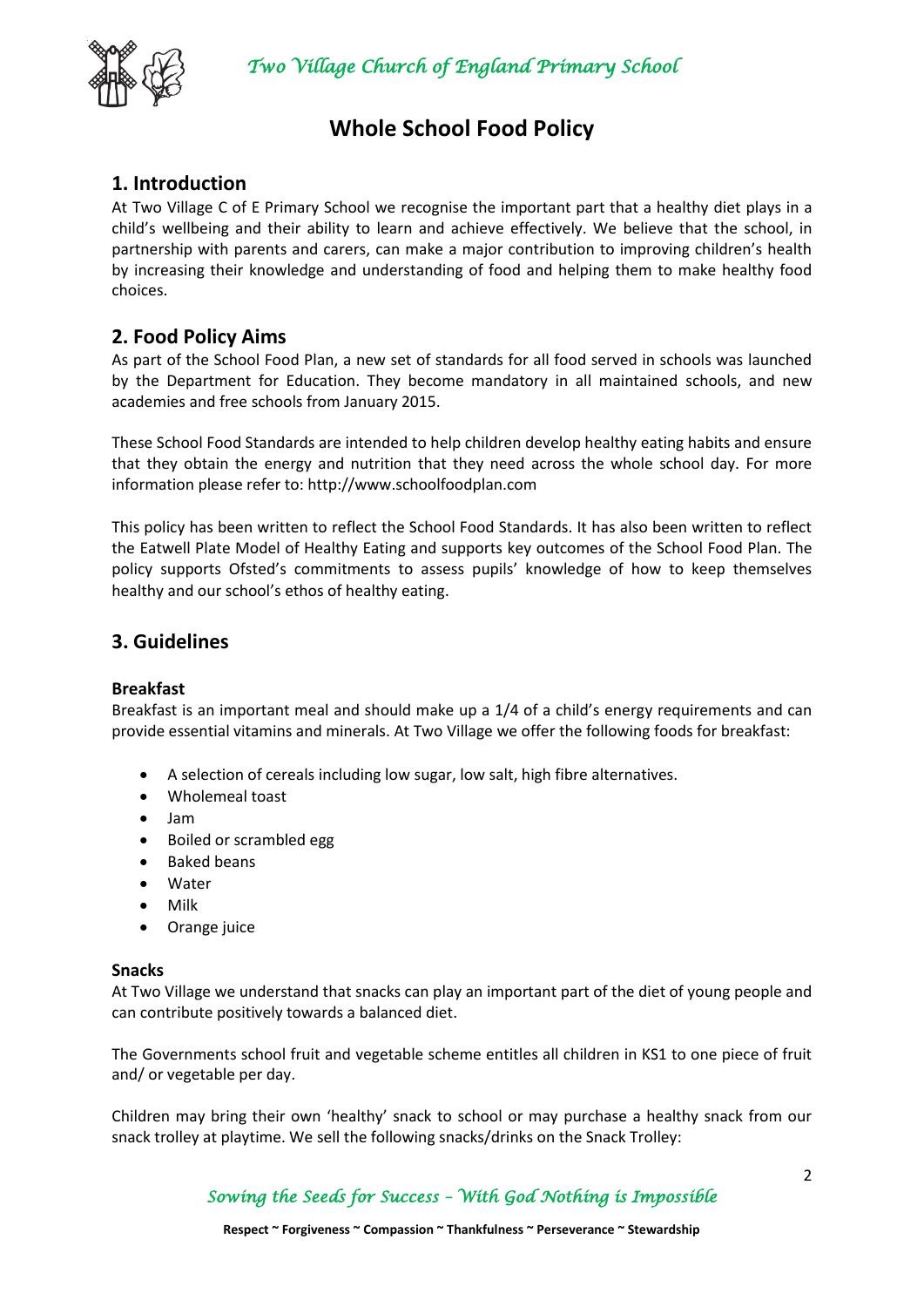

- Milkshake
- Cream Crackers
- Cheese
- Homemade cereal bars
- Fruit crisps
- Raisins
- Popcorn

Pupils with specific medical needs can bring snacks that do not follow the guidelines above as recommended by a doctor on medical grounds (e.g. dietary need, diabetes etc.)

#### **School Lunches**

Food prepared by the school catering team meets the national school food standards.

The menu, which is healthy and nutritionally balanced, is decided and changed at least termly in consultation with the Essex School Meals Service and the School Council. We do, of course, cater for vegetarians and for medical dietary needs or allergies. We are also very happy to work with our children and their families to make sure that they are able to eat the food on offer.

In September 2014 the Government introduced universal free school meals for all children from Early Years to Year 2. We will provide Universal Free School Meals for children in Early Years and Key Stage 1 and encourage parents to take up this offer.

Staff will work with children to provide a clean, safe, attractive and appropriate dining area. We believe that lunchtimes should foster the caring, friendly ethos that governs everything that we do. (Children are encouraged to be independent during the meal and clearing up after themselves at the end by tidying their plates and cutlery away.)

#### **Packed Lunches**

Parents are encouraged to provide healthy, well balanced packed lunches for their children to eat at school.

The following foods/drinks should be included in a balanced child's lunchbox:

- starchy foods these are bread, rice, potatoes, pasta and others
- protein foods including meat, fish, eggs, beans and others
- $\bullet$  a dairy item this could be cheese or a yoghurt
- vegetables or salad and a portion of fruit
- a healthy drink such as water, milk or 100% fruit juice.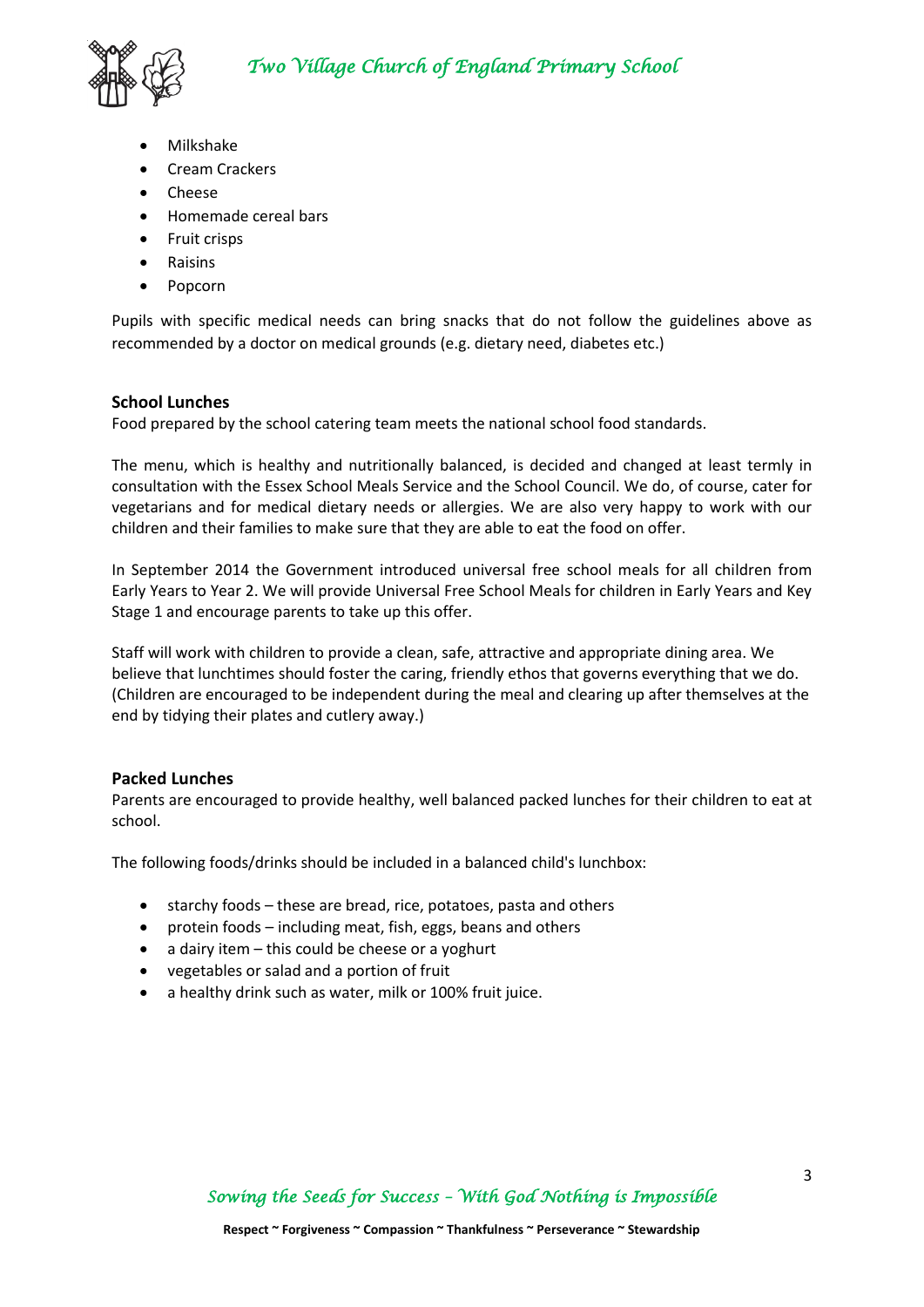

Guidance on what to include in a packed lunchbox:

#### **Include**

Minimum of 1 portion of fruit and 1 portion of vegetables everyday Meat/ fish eggs and non-dairy protein e.g. pulses everyday Oily fish at least once every few weeks Starchy food such as bread, pasta, rice, potatoes A dairy product milk, cheese and yoghurt Water or milk (semi-skimmed or skimmed).

#### **Limit**

Meat products sausage rolls, pies, sausages etc Cakes and biscuits to be enjoyed as part of a meal occasionally not as a snack Fruit juice 150mls per day

#### **Recommended not to include**

Salty snacks such as crisps Sweets and chocolate Sugary soft drinks

**NUTS OR FOODS CONTAINING NUTS ARE NOT PERMITTED**

For more information visit[: www.childrensfoodtrust.org.uk](http://www.childrensfoodtrust.org.uk/)

#### **Drinks**

Water is available for all pupils throughout the day, free of charge. Milk is available for children under the age of 5 in Early Years.

Pupils are encouraged to bring a water bottle every day that they can refill as necessary. Bottles should be taken home at the end of every day to be washed and returned.

#### **School Events**

Pupils who normally receive free school meals and have a meal provided by the school can be provided with a nutritious packed lunch that meets school food standards if they are not on the school site for lunch.

#### **4. Cooking and Food Education in the Curriculum**

From September 2014 food, cooking and nutrition education became a compulsory part of the school curriculum for KS1 to KS3. At Two Village this is taught across the curriculum through science, PHSE, PE and design and technology. We reinforce our delivery of the National Curriculum by

*Sowing the Seeds for Success – With God Nothing is Impossible*